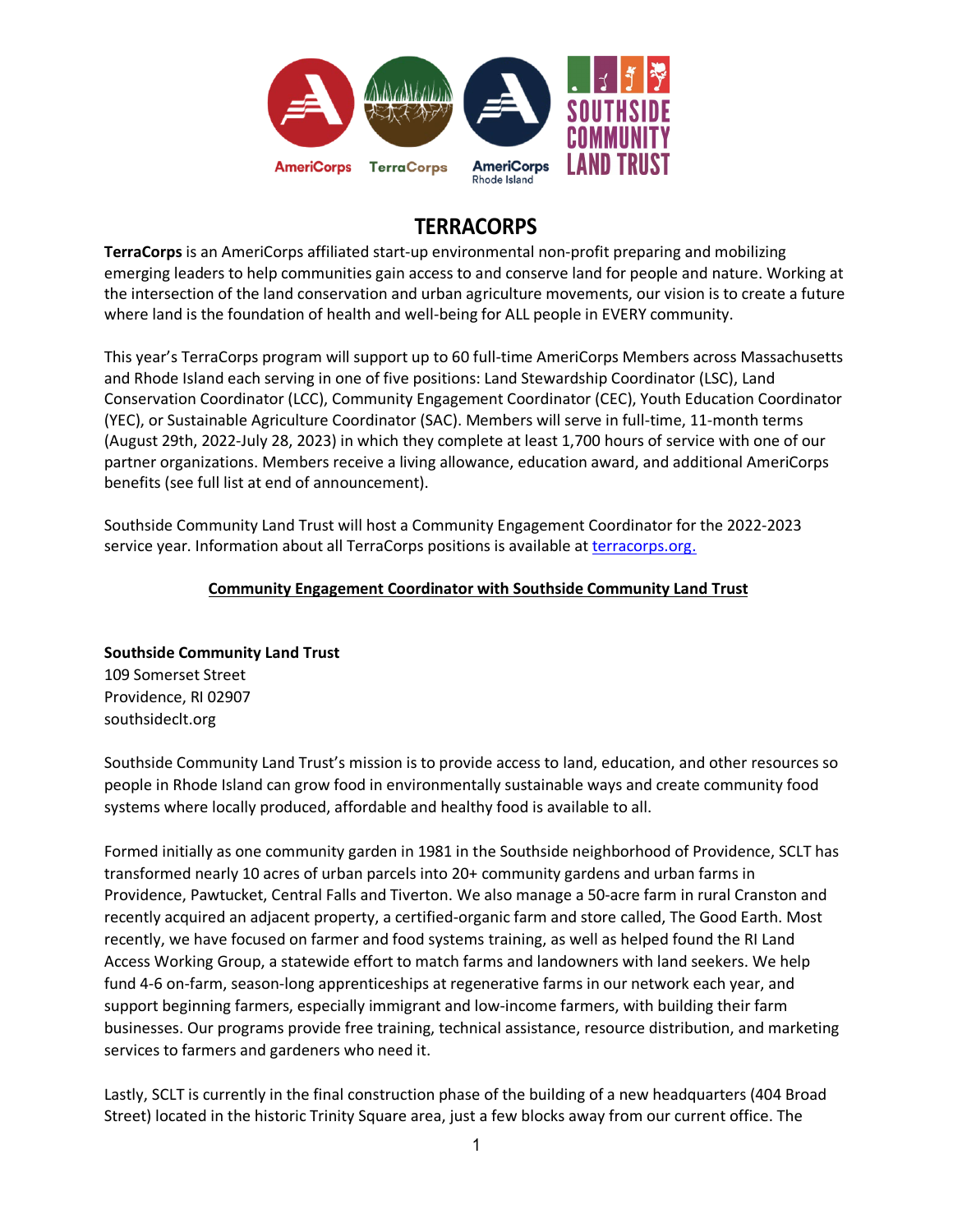12,000 sq.ft. facility will house all of our program and administrative staff offices as well as an FDAcompliant Farm-to-Market Center, commercial kitchen, and three retail food businesses.

**Community Engagement Coordinators (CEC)** build the long-term capacity of their Service Sites by developing and leading culturally inclusive programming, events, and volunteer opportunities that provide broad social and environmental benefits to underrepresented beneficiaries. Member projects address inequities in public health, economic opportunity, education, land accessibility, and environmental sustainability. Through engaging diverse peoples and collaborating with community partners, CECs build bridges that reinforce the connection between land and a sustainable social, economic, and environmental future for all people.

TerraCorps Members engage with their supervisors to develop and carry out three or more capacity building projects over the course of the service year. Some of these projects will involve recruiting, training, and/or managing community volunteers. **Southside Community Land Trust has proposed the following potential project(s) for their Community Engagement Coordinator:**

- 1) Develop an event to bring together various stakeholders surrounding the land trust to learn and talk about the intersections of food and environmental justice and the importance of building equitable community-level food systems.
- 2) Develop a series of community engagements, inviting neighbors of the gardens and farms to a social gathering at the gardens and farms to learn and hear from them about their connection to the land trust, its work, food access and food security.
- 3) In conjunction with the Community Partnerships Manager and other key stakeholders, develop a community advisory board, to develop a two-year community outreach and engagement plan for 404 Broad Street.
- 4) Assist in SCLT's produce aggregation and produce prescription programs (VeggieRX), distributing produce to participants and partner sites, relationship building with farmers, participants and partners, and developing outreach and education materials for the program.

Development of these and other projects will occur during the first two months of service and consider the Member's interests and skills.

## Required AmeriCorps Qualifications

- A US citizen, US national, or Lawful Permanent Resident Alien of the U.S.
- At least 18 years old
- A minimum of a high school diploma or GED
- No more than three previous terms as an AmeriCorps Member
- Pass a criminal history background check, for recurring access to vulnerable populations, including a search of the National Sex Offenders Public Website, a Rhode Island criminal record check, state of residence if different than Rhode Island, and a finger-print based FBI background check

#### Desired Qualifications

- Strong writing and verbal communication skills
- Able to serve both independently and as a member of a team
- Comfort navigating computer software programs
- Training and experience pertinent to the Youth Education Coordinator position and projects listed above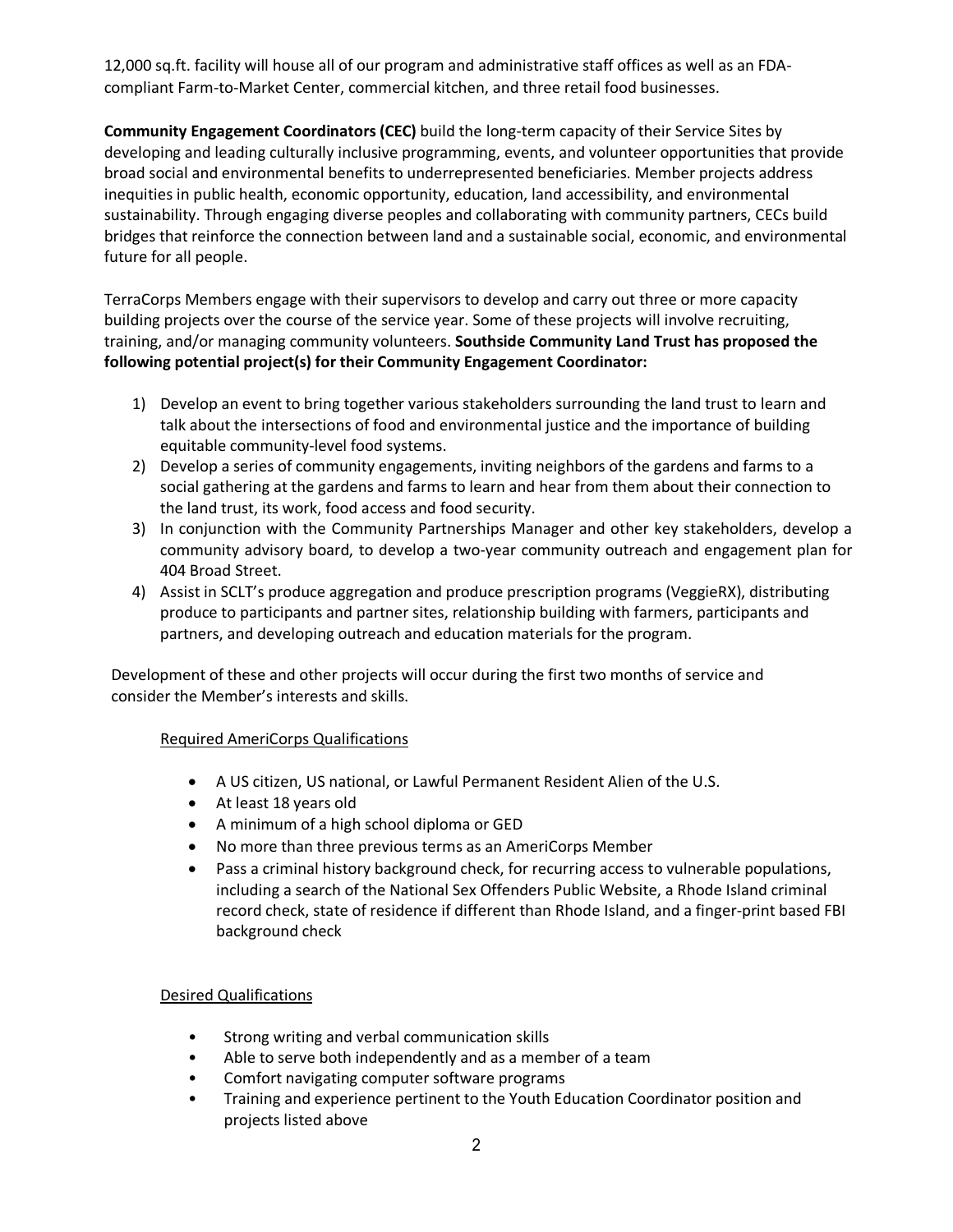- Experience training and educating community members and volunteers
- Skills in any of the following languages including Spanish, Swahili, Kinyarwanda/Kirundi, Portuguese, Cape Verdean Creole, Hmong, French, Kunama, Burmese Haitian Creole, Khmer, and Lao. Or any language spoken by under-resourced communities in South Providence, Pawtucket and Central Falls.
- Demonstrated experience with, and commitment to efforts that advance race equity and social justice
- Experience collaborating with diverse communities and creating inclusive programming/events

For questions about Southside Community Land Trust's service positions, contact Jazandra [Jazandra@southsideclt.org](mailto:Jazandra@southsideclt.org)

## **AmeriCorps Member Eligibility Requirements**

All Members are expected to serve full-time, commit to serve for the entire 11-month term, and complete at least 1,700 hours of service, including time spent in trainings and several service days with the full TerraCorps cohort. Weekly service averages 38 hours and commonly includes some night and/or weekend activities.

AmeriCorps programs provide equal opportunities. TerraCorps will recruit and select persons in all positions to ensure a diverse and inclusive climate without regard to race, religion, sex, sexual orientation, age, veteran status, color, political affiliation, creed, national origin, marital status, or any other status as protected by federal, state, and local laws. We encourage applications from individuals with disabilities and will provide reasonable accommodations for interviews and service upon request.

## **Member Compensation and Benefits**

- TerraCorps Members will receive a living allowance of up to \$18,500 (pre-tax) over the 11-month term of service, which is \$740 (pre-tax) per 25 biweekly pay periods.
- TerraCorps assists Members in obtaining health insurance coverage. Reimbursement of costs may be available.
- Childcare assistance may be provided in cases of financial need.
- Upon successful completion of a term of service, AmeriCorps Members receive a taxable \$6,495 education award that can be used for future education or to pay off existing school loans. See <http://www.americorps.gov/members-volunteers/segal-americorps-education-award> for info and restrictions.
- TerraCorps Members are eligible for forbearance of most federally-guaranteed student loans, as well as payment of interest accrued during service.
- TerraCorps Members will receive mentorship, training, and career development opportunities while serving directly with community-based nonprofits.
- TerraCorps Members experience the personal rewards of national service and community engagement.

**Note:** TerraCorps Members are responsible for their own housing and must have access to reliable transportation.